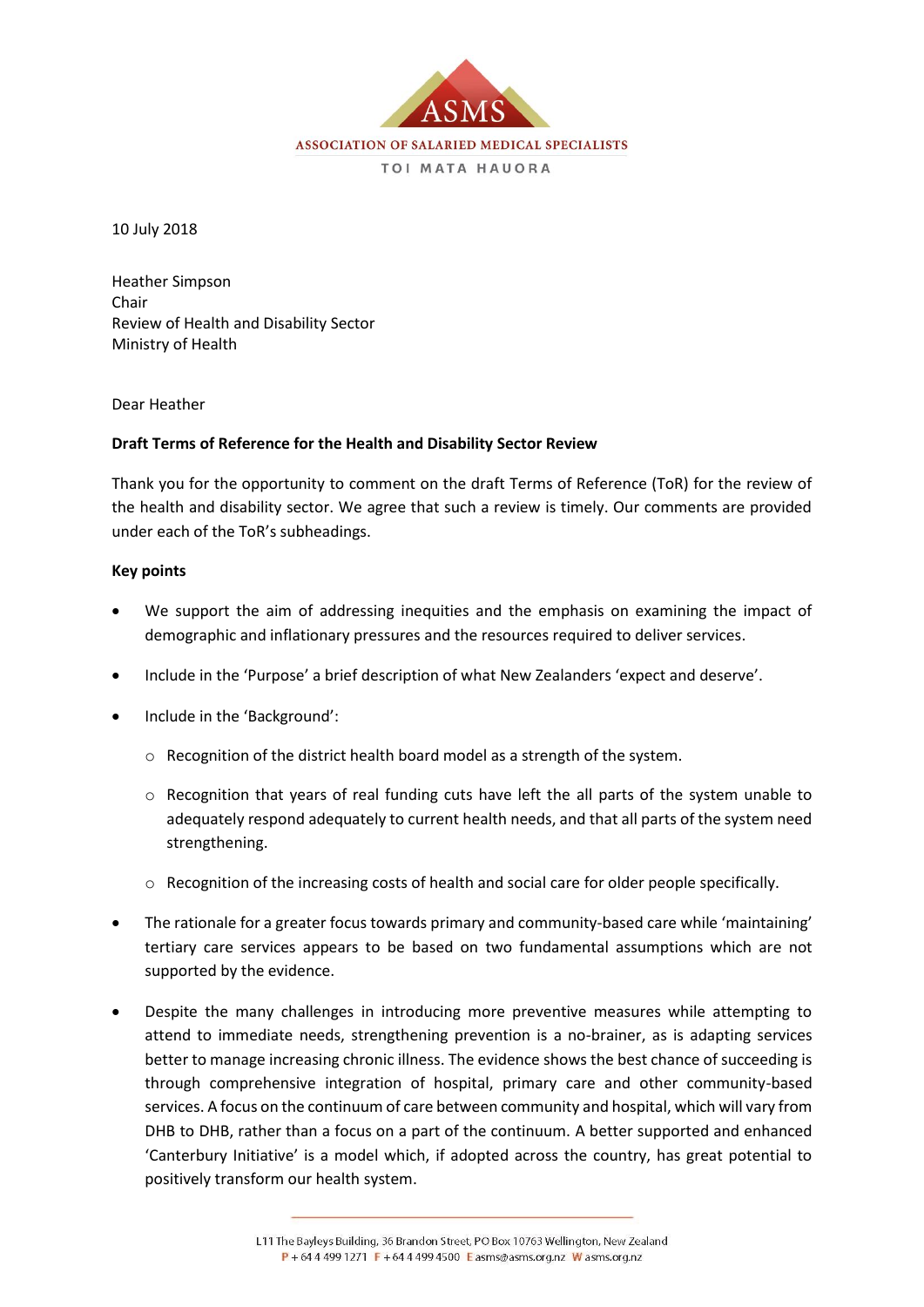- Include in the 'Current system' recognition of the long-term shortages of specialists.
- We do not believe there is a need to restructure the hospital system or the DHB system. We agree, however, that the small-business model in primary care has significant shortcomings that need addressing.
- We support most of the suggested broader topics for recommendations to the Government. However, we believe strongly that to be positively transformative the primary focus needs to be relational – at every level – rather than structural.
- Include in the 'Scope of the review' additional topics for recommendations to the Government on:
	- o *Whether the health system is operating in the most effective and efficient way, with a particular focus on implementing evidence-based models of service delivery.*
	- o *How to develop a genuine patient-centred care approach in all health and disability services, recognising the evidence showing that for patient-centred care to be realised, the needs and wellbeing of those providing the care must be addressed.*
	- o *How health and disability workforce planning can be improved.*
- Rather than talk about giving primary care greater priority creating a "better balance towards primary prevention", the emphasis should be on developing a wholistic multifaceted approach to reducing demand for hospital care and improving and maintaining people's health.

# **Draft Terms of Reference: Comments**

# **Purpose**

We strongly support to aim of addressing health inequities. We presume the inequities referred to in the ToR are the serious inequities that exist in health status as well as inequities in access to services. Some clarity on this would be helpful.

We also believe it would be useful to spell out what New Zealanders may reasonably "expect and deserve" from our public health system. According to the World Health Organisation, the primary purpose of a public health system is to promote, restore and maintain health. We believe New Zealanders would expect these functions to be delivered through accessible services that respond to their health needs effectively, efficiently and equitably, and in a timely manner, recognising that good health is vital to wellbeing and contributes to economic growth.

We strongly support the emphasis on examining the impact of demographic and inflationary pressures and the resources required to deliver services into the future.

# **Background**

We would include in the health systems strengths section the structurally integrated model of district health boards with responsibility for the full range of health care for the defined populations they serve. It is important to point out that, despite the strengths of the system, successive years of real funding cuts coinciding with increased health needs due to an aging population, and lack of action to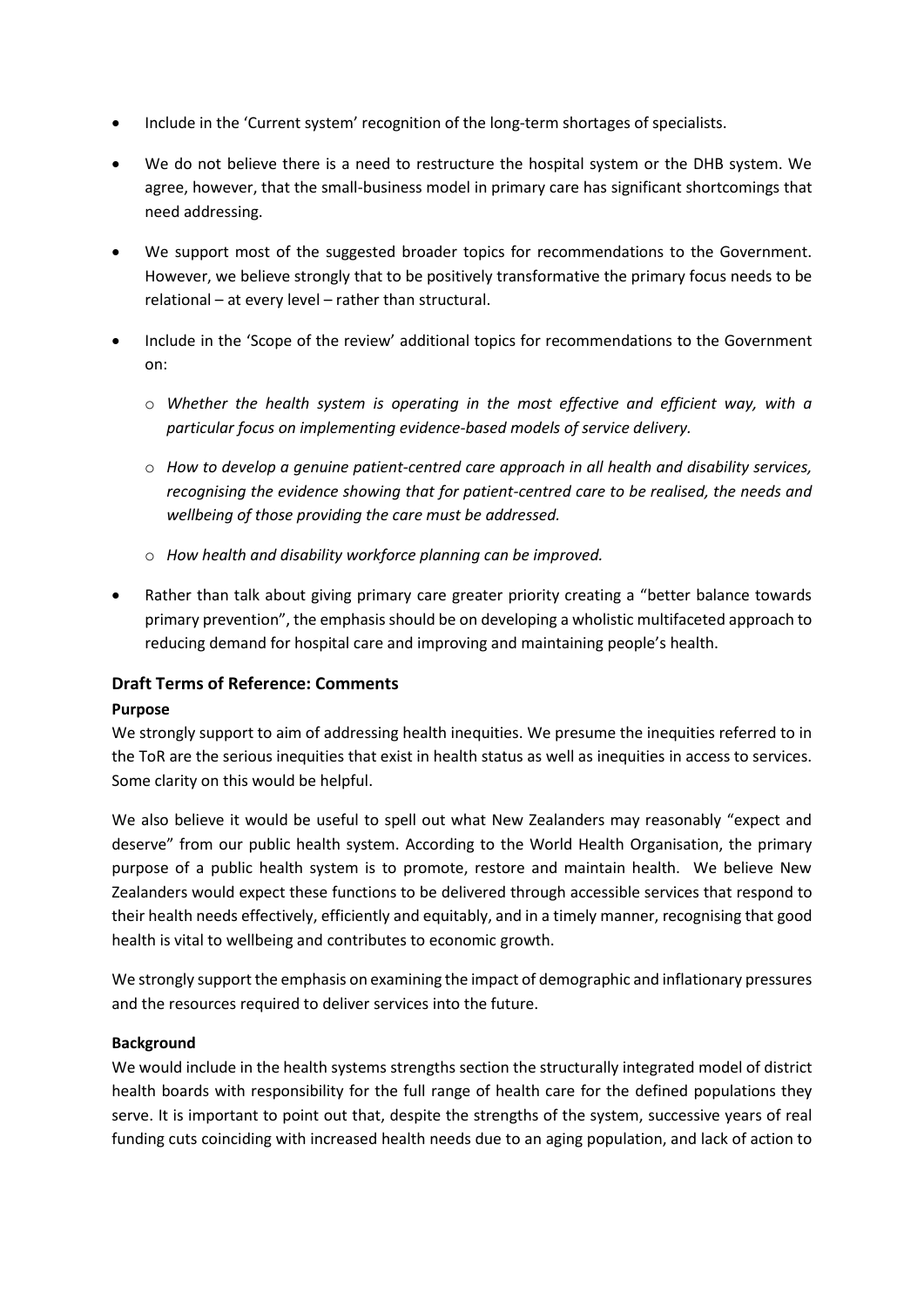address significant determinants of ill health, has severely dented the capacity of the system to adequately respond.

The increasing costs of health and social care for older people specifically also need to be better recognised. Average life expectancy is still increasing, but as limits of longevity are approached the burden of frailty before death is also increasing, contrary to the reduction of dependency anticipated by the theory of 'compression of morbidity' and despite the long-established policy intent of healthy aging/health living.<sup>1234</sup> With the hoped-for decrease in dependency not being realised, older people's increasing (but not unpredictable) needs towards the end of a longer life will continue to overwhelm the system, and greater inequities are likely to occur, unless adequate resources are provided to match the need.<sup>56</sup>

We strongly support the aims of addressing inequities. Further to our comments above, as well as inequities in access to health services, inequities in health status must also be addressed. In the latter case especially, while much can be done within the health system to improve health status, success is significantly dependent on addressing the well-known determinants of ill health

Clearly a review of the health and disability sector alone will not address the former, yet poor health status in some sections of society has a significant impact on the health system and the ability to "improve … health outcomes across the population". We recommend therefore that the review includes recommendations to the Government on illness and injury prevention and health promotion actions beyond the health system as well as within it. This could include acknowledgement of existing policies, and perhaps ways to enhance those policies, as well as new strategies and potential collaborations between the health and disability sector and other sectors, and possibly recommendations for further work in specific health promotion illness and injury prevention actions.

The paper suggests that in order to address increasing demand for health services a greater focus towards primary and community-based care is required, while 'maintaining' tertiary care services (we note with concern the omission of both secondary and quaternary care). This appears to be based on two fundamental assumptions which are not supported by the evidence.

There is no doubt that primary care services need to be substantially better resourced to improve access to those services, but the evidence from here and overseas shows improved access and greater use of primary care does not usually lead to reduced demand for hospital services. Secondly, there is an apparent assumption that the current level of tertiary (and secondary?) services is adequate to respond to current demand, which is demonstrably not the case. Given these issues are central to the overall approach taken by the draft ToR, they are worth some elaboration (we will be producing a more in-depth paper examining the evidence on attempts to reduce hospital admissions through illness prevention late this month).

First, Ministry of Health data show acute hospital admissions have dramatically increased over the last seven years despite increased access and use of primary care services. Similar trends have been reported overseas, including in Britain's National Health Service (NHS).<sup>789</sup>

A literature review examining the features of primary care that may affect unscheduled secondary care use concludes: *It is clear that the decision to attend unscheduled care and the need to be admitted to hospital as an emergency are both the product of a complex interaction between individuals, their*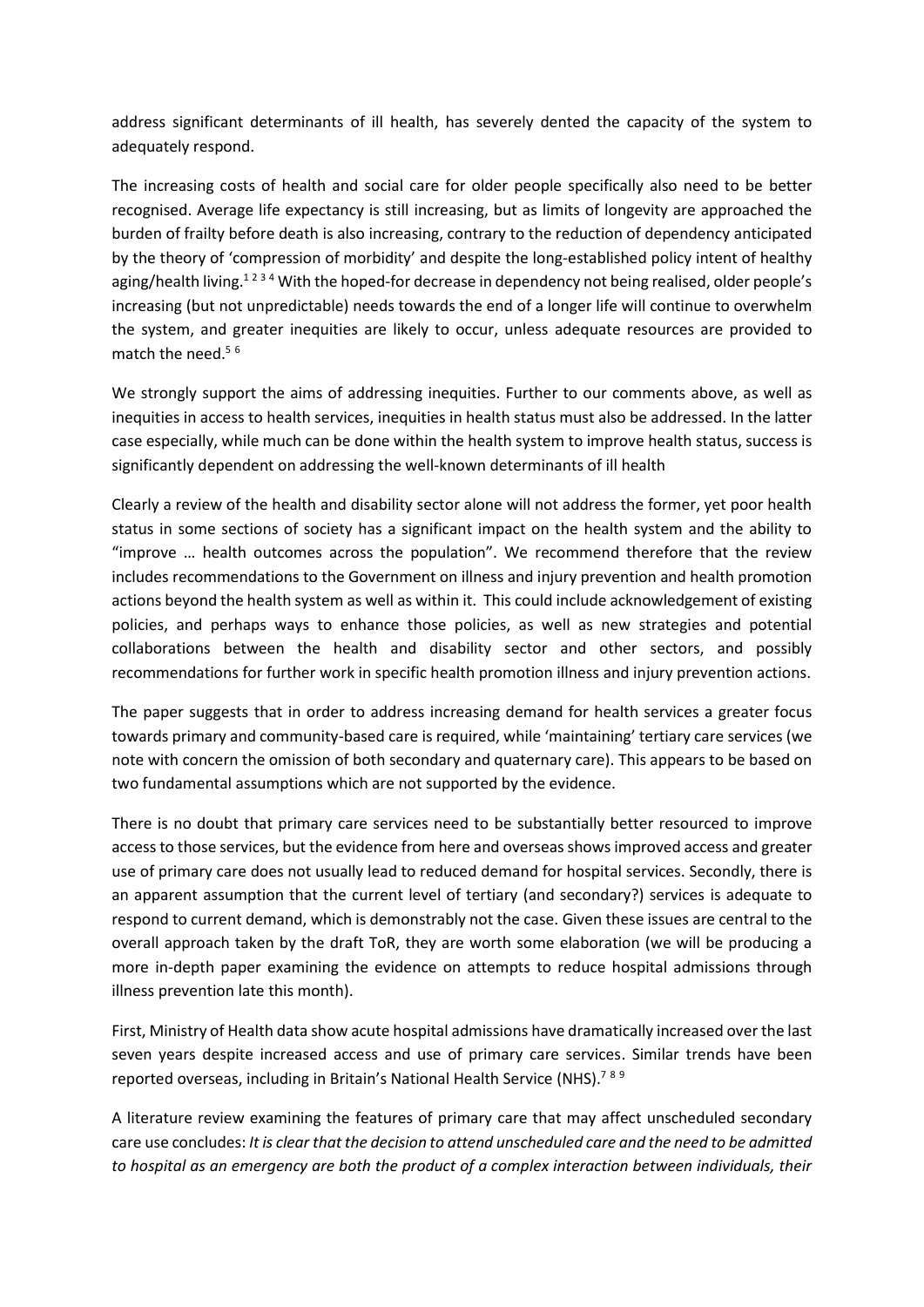*context, the organisation of healthcare, the behaviours of healthcare practitioners and the wider context of society. Further research needs to try to unpack in more nuanced detail the operation of these factors and the complex interactions between them*. 10

Further, international studies indicate wide variation in GP hospital referral rates, with many referrals being deemed unnecessary. Studies relating to referrals from aged care facilities show similar trends. (Building strong integration between hospital specialist services and community-based services is an important way to address this, as discussed further below.)

While greater use of primary health care services should provide more opportunities for illness prevention measures, the evidence from New Zealand and overseas shows many shortcomings in practice. A report from the Grattan Institute in Australia, for example, noted in 2016 that only 30% of patients attending GPs have their cholesterol adequately managed; less than 20% of people with high cholesterol who see a GP reach recommended cholesterol levels; less than 30% with high blood pressure who saw a GP had it adequately controlled.<sup>11 12</sup>

The evidence shows significant changes in policies and improvements in practice are needed to overcome the barriers to implementing effective prevention measures in primary care. A Dutch study identified 41 such barriers, many of which are cited in other studies, including lack of resources, heavy workloads, attitudes of patients, attitudes of practitioners, lack of evidence for the long-termeffectiveness of some prevention programmes, lack of skills, and disincentives in funding and payment arrangements, among others.<sup>13</sup>

Failure to recognise and attempt to address these barriers in primary care prevention policiesis behind many of the shortcomings identified in those policies. One recent English scoping study on health promotion and disease prevention in primary health care wrapped up saying: "Based on our analysis we conclude that there is insufficient good evidence to support many of the health improvement interventions undertaken in general practice and primary care." 'Health Check', the National Health Service flagship for illness prevention in primary care in England, has been found wanting in studies published in the *British Journal of General Practice*. Subsequently one commentator has considered the scheme 'unfit for purpose' as it is inefficient at case finding and lacks an adequate qualityassurance mechanism to ensure subsequent treatment is effective.<sup>14 15</sup> <sup>16</sup> 17

With regard to the second point concerning the adequacy of hospital services to respond to current demand, the evidence shows hospital services are have been under sustained and increasing stress and are not meeting many people's needs. This includes:

- A survey of nearly 1500 public hospital specialists in which 50% reported symptoms of burnout.<sup>18</sup>
- Surveys of DHB clinical head of departments indicating significant specialist shortages across most specialties.<sup>19</sup>
- A public survey in which 9% of respondents reported an unmet need for hospital care.<sup>20</sup>
- A study showing New Zealand's cancer survival rates have fallen well behind Australia's.<sup>21</sup>
- Commonwealth Fund reports showing New Zealand ranks poorly against other comparable countries on access measures such waiting times for elective surgery, for first specialist appointments, and for treatment after diagnosis.<sup>22</sup>
- DHB data showing long delays for people to obtain a first specialist appointment.<sup>23</sup>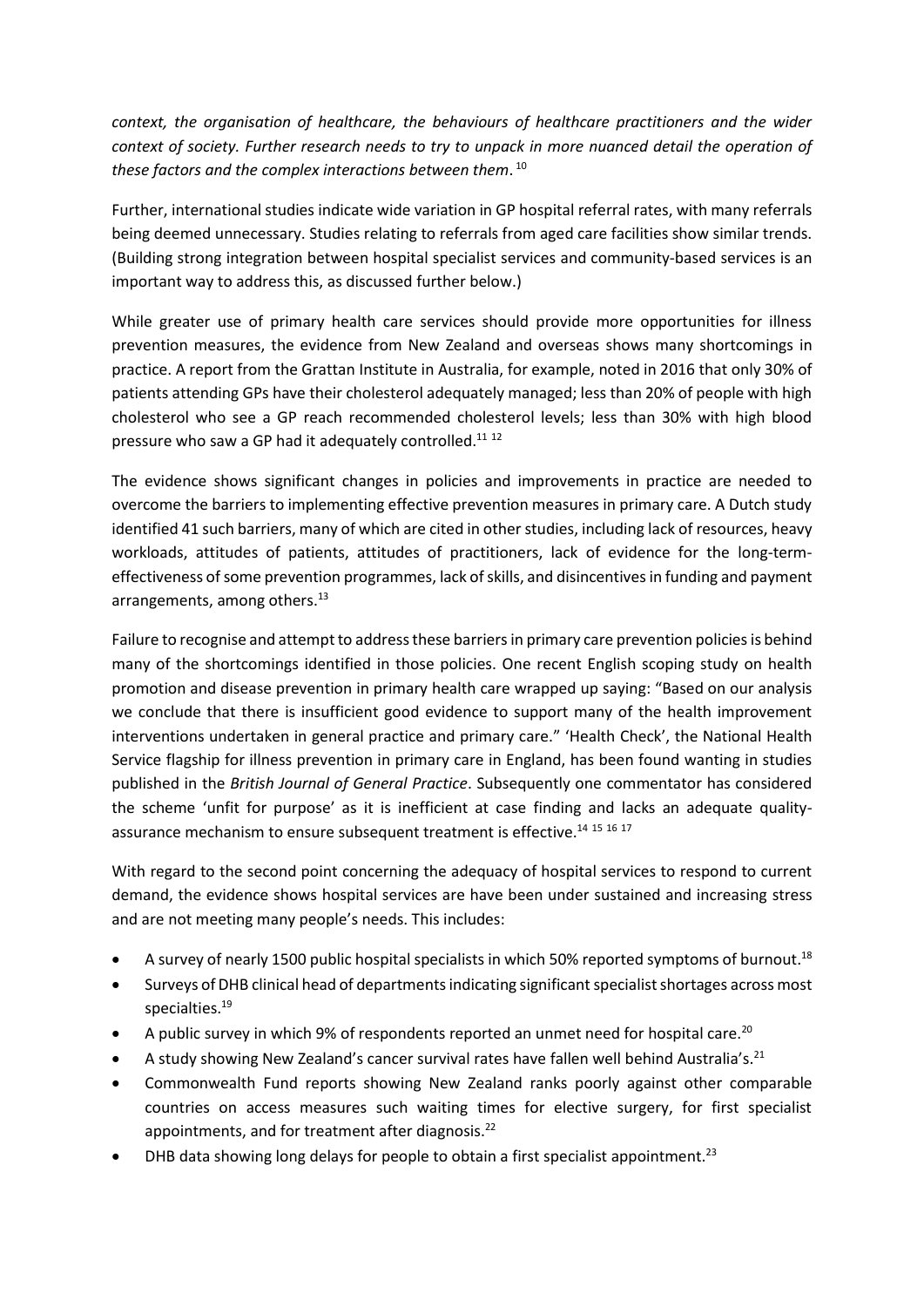- Ministry of Health data showing many people needing hospital treatment fall below District Health Board treatment thresholds.<sup>24</sup>
- New Zealand and Australian data showing the number of surgical procedures performed in New Zealand per head of population is well below that of Australia.<sup>25</sup>

Unless these pressures and shortcomings are addressed, we do not believe the review will achieve its goals of improving the performance of the system. The current bottlenecks to accessing hospital care would continue and most probably become worse, which would in turn increase pressure on primary care services.

Just as there are multiple factors associated with implementing effective prevention measures, the health literature shows the same applies regarding increased acute hospital admissions, which requires multifactorial responses. In general, the evidence points to a 'systems approach' being required to reduce pressures on hospitals. This recognises the complex adaptive nature of the health system and the need to view it as a complex whole of inter-related and inter-dependent parts rather than as a group of separate entities. The quality of the interaction between these parts is a critical factor.<sup>26</sup> <sup>27</sup> <sup>28</sup>

Common themes identified as helping to contain increases in hospital admissions include better integration between primary care and social services and between primary and hospital care; continuity of care; and more effective hospital discharge programmes. Context is also important: interventions for certain groups of patients may not necessarily work for others and a collaborative, multidisciplinary approach across clinical settings is needed to devise the appropriate responses. This is especially so for the growing number of dependent older people with multi-morbidity either being cared for at home or in aged care facilities.<sup>29 30</sup>

As mentioned above, strong integration across secondary and community-based care is important in reducing increasingly unnecessary hospital referrals due to a range of factors including higher patient expectations and pressures and GPs' perceived deficiencies in medical knowledge. Greater collaboration between specialists and GPs is also becoming increasingly critical for ensuring diagnoses are not delayed, especially recognising the increasing prevalence of complex, interacting multiple comorbidities and undifferentiated symptoms in patients presenting in general practice.

Notwithstanding the challenges in introducing more preventive measures while attempting to keep up with immediate needs, strengthening prevention is a no-brainer, as is adapting services better to manage increasing chronic illness. The 'Canterbury Initiative' focuses on the continuum of care between community and hospital. It is recognised internationally as a stand-out model in this respect. As the King's Fund has reported, incremental moves to better integrate hospital and community services over the past decade have led to more services being provided in the community, and reductions in acute admission rates, average length of stay in hospital and readmission rates for both elective and acute surgery.<sup>31 32</sup>

The changes in Canterbury DHB have been the result of collaborative working, relying on system leadership, and strong relationships and staff engagement across the health and care system. The changes required significant investment in staff training and development, investment in new technologies to support them to innovate, and giving them permission to do so.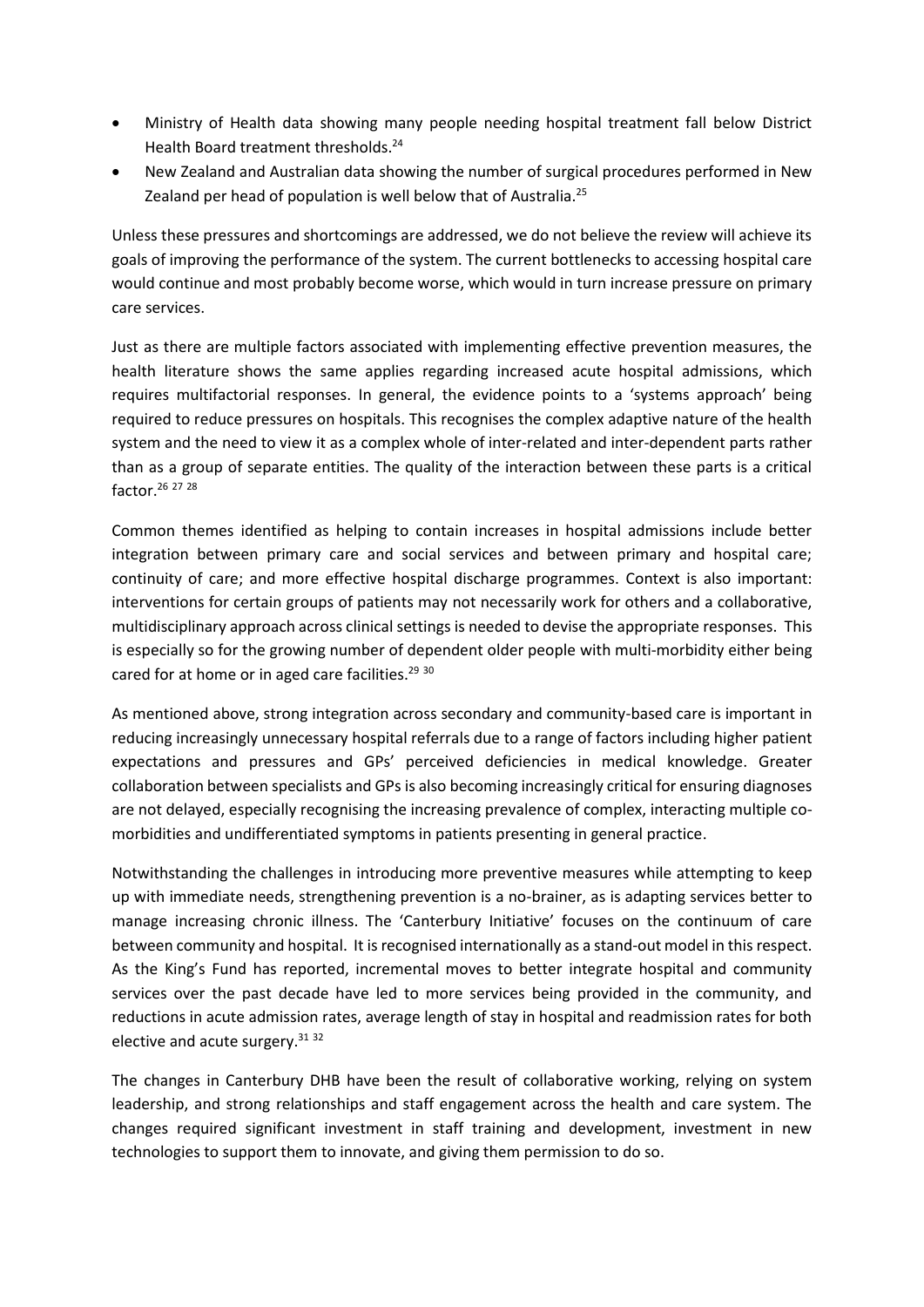Notably, the process involved many different initiatives developed and implemented over a number of years 'from within, by empowering clinicians and others who are prepared to take responsibility for changing the way things work, instead of seeking to drive change through external stimuli…' Clinical leadership was 'not focused on just a few heroic individuals in formal leadership roles,' but was shared and distributed as a collective responsibility.

The operating environment at the Canterbury DHB has been far from perfect, due in large part to the pressure brought about by years of under-resourcing, but its successes reinforce the whole-of-system approach centred around the needs of patients, rather than viewing 'primary' and 'secondary' care as separate entities.

### **The current system**

Further to the above, the whole system needs strengthening, not just primary and community-based care.

There is no recognition of the long-term shortages of specialists acknowledged by Health Workforce New Zealand (HWNZ) as impacting on the "workloads, wellbeing and productivity of DHB-employed senior doctors".<sup>33</sup>

We do not believe there is a need to restructure the hospital system or the DHB system. The size of DHBs is appropriate for their objectives stipulated under the New Zealand Public Health and Disability Act 2000. Any attempt to decrease the number of DHBs, as has been suggested by various commentators over some years, including the Minister of Health, would in our view have the effect of distancing the organisations from the communities they serve and would create a highly timeconsumer and politically fraught distraction when there are far more pressing issues to address. Flaws in the population-based funding formula are the main weakness in the DHB model but this requires only a fine-tuning of the formula, consideration of replacing the five yearly census data with PHO enrolment data, and measures to make the formula process more transparent, which could be addressed immediately rather than waiting until the review is completed.

We agree, however, that the small business model in primary care has significant shortcomings that need addressing in order to meet the expectations of an accessible universal health system, including 'after-hours' access. Alternative arrangements should be considered, such as encouraging as an option DHBs to directly employ salaried GPs, as is currently the case in some 'hard to staff' parts of the country.

#### **Scope of review**

On the whole we support most of the suggested broader topics for recommendations to the Government.

However, we believe strongly that to be positively transformative the primary focus needs to be relational – at every level – rather than structural. There is much potential for improving the efficiency and effectiveness of health services through a relational lens. Accordingly, in addition to the topic on health status equity discussed above, we submit the topic: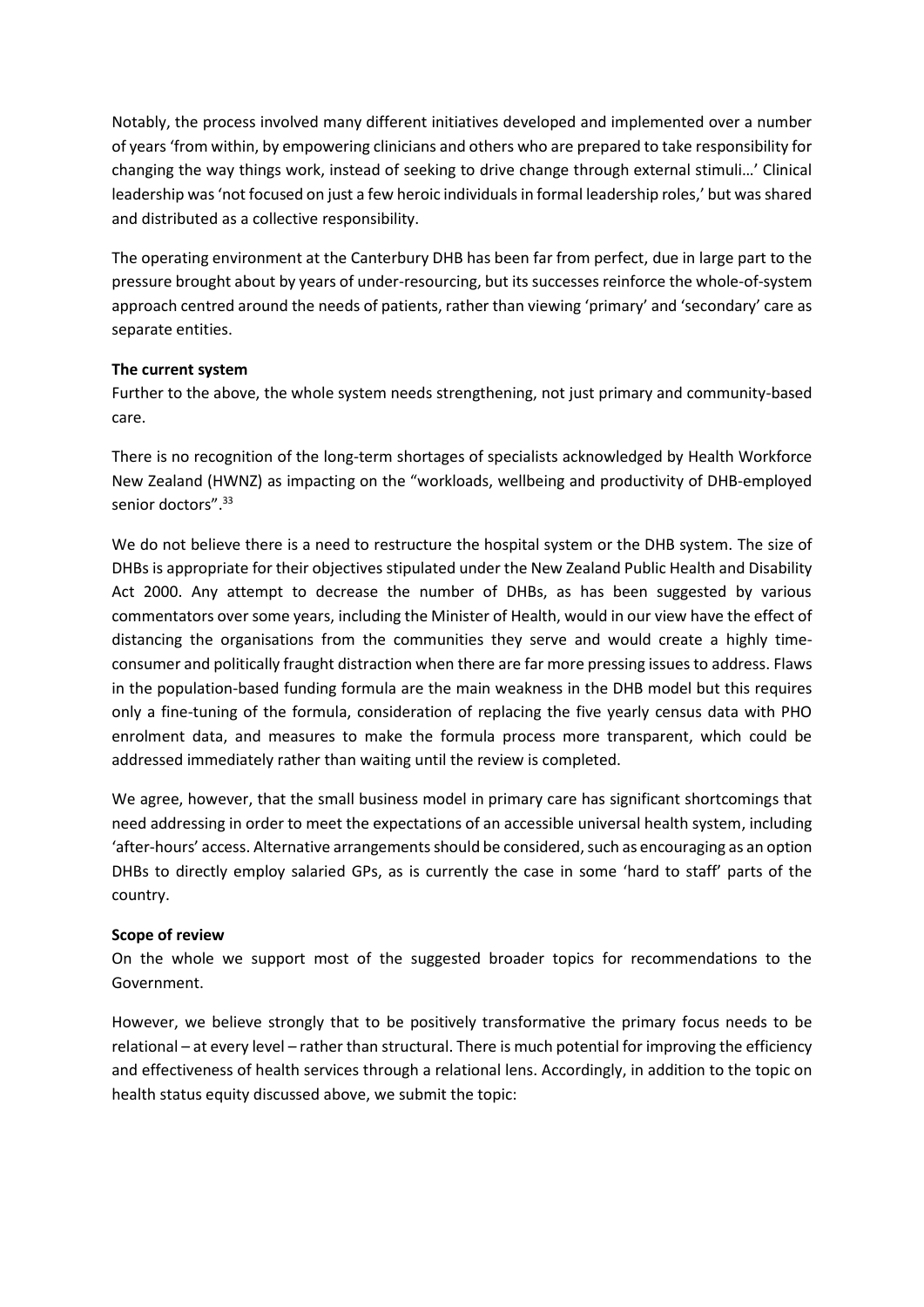*Whether the health system is operating in the most effective and efficient way, with a particular focus on implementing evidence-based models of service delivery, including distributed clinical leadership, integrated care between secondary and primary services and other community-based services*, *and networking between DHBs, sub-regionally, regionally and nationally.*

Further, recognising the mounting international evidence that genuine patient-centred care can address many of the challenges policymakers around the work are grappling with, aside from being a laudable objective in itself, we submit the topic: 34

*How to develop a genuine patient-centred care approach in all health and disability services, recognising the evidence supporting strong collaborative relationships between patients and the health professionals caring for them, and the evidence showing that for patient-centred care to be realised, the needs and wellbeing of those providing the care must be addressed.* 

Finally, given the health and disability workforce is the sector's most important asset and accounts for a large slice of operation expenditure, we see effective workforce planning as a critical issue. HWNZ has been a huge disappointment. We therefore propose a further topic:

*How health and disability workforce planning can be improved.* 

Most of the points that the review would consider in relation to the listed topics seem reasonable and sensible, but we have several comments:

International references should include organisations such as the European Observatory on Health Systems and Policies with its strong connections with the World Health Organization.

If the point about funding relates to some form of pay for performance or contestable funding we would advise a large dose of caution. Our examination of these matters has shown they have little or no merit in the New Zealand context and high risk of unintended consequences.

With regard to investment practices, the Auditor-General has raised question about the quality of investment management and the availability of skills in New Zealand in this respect. This may be useful to consider.<sup>35</sup> 36

As discussed above, rather than talk about giving primary care greater priority creating a "better balance towards primary prevention", the emphasis should be on developing a wholistic multifaceted approach to reducing demand for hospital care and improving and maintaining people's health. It would involve improving the capacity and access to both primary care and secondary care and implementing policies for real integration and patient-centred care.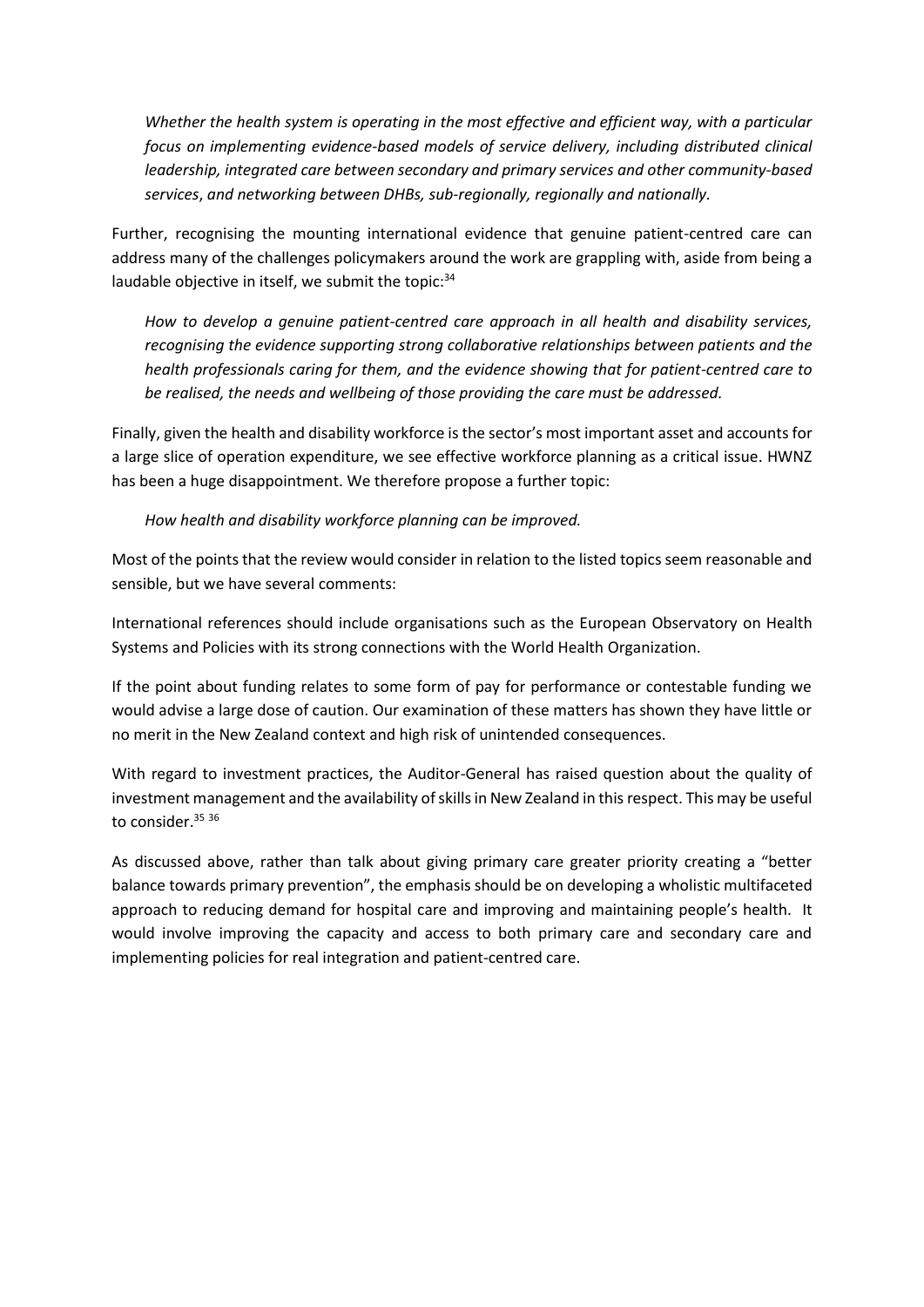We look forward to seeing the final Terms of Reference and plan to make a comprehensive submission to the Review Panel.

Yours sincerely

Im Poul

Ian Powell EXECUTIVE DIRECTOR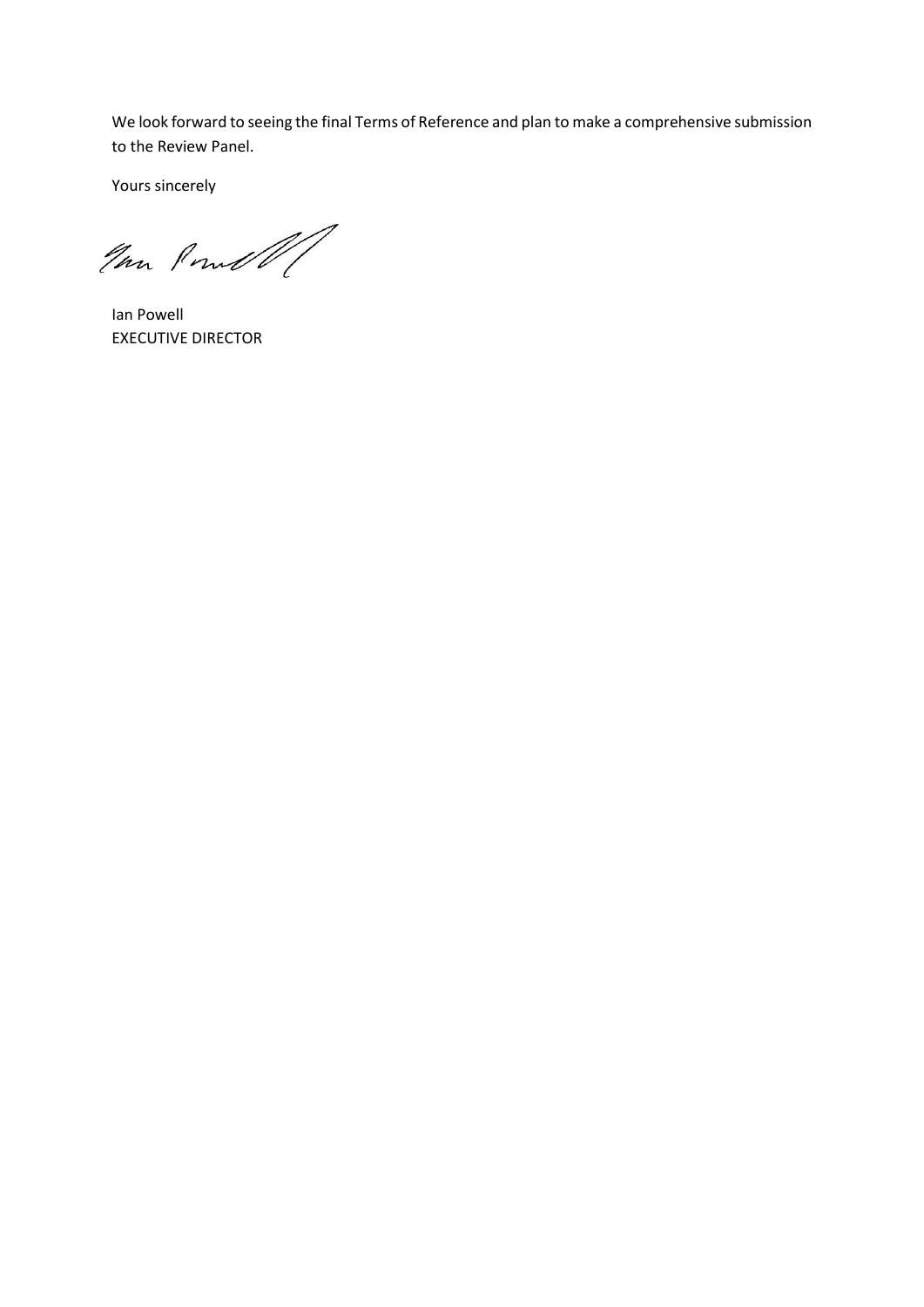#### **References**

1

<sup>1</sup> Kingston A, Wohland P, Wittenberg R, et al*.* Is late-life dependency increasing or not? A comparison of the Cognitive Function and Ageing Studies (CFAS), *Lancet* 2017; 390: 1676–84. Published Online August 15, 2017 http://dx.doi.org/10.1016/ S0140-6736(17)31575-1

<sup>2</sup> Fries JF. Aging, natural death, and the compression of morbidity. *N Engl J Med*. 1980 Jul 17;303(3):130‐5.

<sup>3</sup> Ministry of Health. *Health of Older People Strategy*, April 2002; Associate Minister of Health. *Healthy Ageing Strategy*. Wellington: Ministry of Health, 2016.

<sup>4</sup> Ministry of Health. *Independent Life Expectancy in New Zealand 2013*, Ministry of Health 2015.

<sup>5</sup> Kerse N, Lapsley H, et al*. Intervals of Care Need: need for are and support in advanced age*, LiLACS NZ, University of Auckland, April 2017.

<sup>6</sup> Kingston et al (2017)

<sup>7</sup> Rosenberg B, Keene L*. Did the 2018 Budget provide enough for health?* Health Working Paper No 21, NZCTU, June 2018.

<sup>8</sup> Hobbs F, Bankhead C, Mukhtar T, et el. Clinical workload in UK primary care: a retrospective analysis of 100 million consultations in England, 2007–14, *Lancet* 2016; 387: 2323–30**.** Published **Online** April 5, 2016

<sup>9</sup> National Audit Office (UK). *Reducing emergency admissions: Report of the Controller and Auditor General*, Department of Health & Social Care NHS England, March 2018.

<sup>10</sup> Huntley A, Lasserson D, Wye L, et al. Which features of primary care affect unscheduled secondary care use? A systematic review, A systematic review*. BMJ Open* 2014;4:e004746. doi:10.1136/bmjopen-2013-004746.

<sup>11</sup> Swerissen H, Duckett S. *Chronic failure in primary care*, Grattan Institute, March 2016.

<sup>12</sup> Bose P, Wilson A, Mistri A. Diagnosis and management of transient ischemic attacks in primary care: a systematic review, *Journal of Primary Health Care*, 2017;9(2):114–130.

<sup>13</sup> Geense W, van de Glind M, et al. Barriers, facilitators and attitudes influencing health promotion activities in general practice: an explorative pilot study *BMC Family Practice* 2013, 14:20

<sup>14</sup> Dalton ARH, Marshall T, McManus RJ. The NHS health check programme: a comparison against established standards for screening. *Br J Gen Pract* 2014;

<sup>15</sup> Caley M, Chohan P, Hooper J, Wright N. The impact of NHS health checks on the prevalence of disease in general practices: a controlled study. *Br J Gen Pract* 2014.

<sup>16</sup> Koekkoek P, Engelsen C, Godefrooij M, et al. Screening for an increased cardiometabolic risk in primary care: a systematic review. *Br J Gen Pract* 2014;

<sup>17</sup> Mant D. Health checks and screening: what works in general practice? Editorial. *Br J Gen Pract*, October 2014.

<sup>18</sup> Chambers C, Frampton C. *'Tired, Worn-Out and Uncertain:' Burnout in New Zealand public hospital senior medical workforce,* Health Dialogue, Issue no 12, ASMS, August 2016. Available [http://www.asms.org.nz/wp](http://www.asms.org.nz/wp-content/uploads/2016/08/Tired-worn-out-and-uncertain-burnout-report_166328.pdf)[content/uploads/2016/08/Tired-worn-out-and-uncertain-burnout-report\\_166328.pdf](http://www.asms.org.nz/wp-content/uploads/2016/08/Tired-worn-out-and-uncertain-burnout-report_166328.pdf)

<sup>19</sup> ASMS. Surveys of clinical leaders on senior medical officer staffing needs: Research Briefs Nos 2, 3, 7, 8 & 9 <https://www.asms.org.nz/publications/researchbrief/>

<sup>20</sup> Bagshaw P, Bagshaw S, Frampton C, Gauld R, Green T, Harris C, et al. Pilot study of methods for assessing unmet secondary health care need, *New Zealand. New Zealand Medical Journal*. 2017; 130(1452):23–38

<sup>21</sup> Elwood JM, Aye PS, Tin S. Increasing Disadvantages in Cancer Survival in New Zealand Compared to Australia, between 2000-05 and 2006- 10. PLoS ONE 11(3): e0150734. doi:10.1371/journal, 2016.

<sup>22</sup> K Davis, S Stremikis, et al. *Mirror, Mirror on the Wall: How the performance of the US health care system compares internationally*, Commonwealth Fund, June 2014.

<sup>23</sup> Waikato DHB. Unpublished data 2018.

<sup>24</sup> Ministry of Health. National Patient Flow Data. [https://www.health.govt.nz/publication/national-patient-flow](https://www.health.govt.nz/publication/national-patient-flow-prioritisation-outcome-referrals-first-specialist-assessment-tables)[prioritisation-outcome-referrals-first-specialist-assessment-tables](https://www.health.govt.nz/publication/national-patient-flow-prioritisation-outcome-referrals-first-specialist-assessment-tables)

<sup>25</sup> OECD Health Data, 2016. 'Short list' of surgical procedures per 100,000 population.

<sup>26</sup> Atun R. Health systems, systems thinking and Innovation, *Health Policy and Planning* 2012;27: iv4–iv8